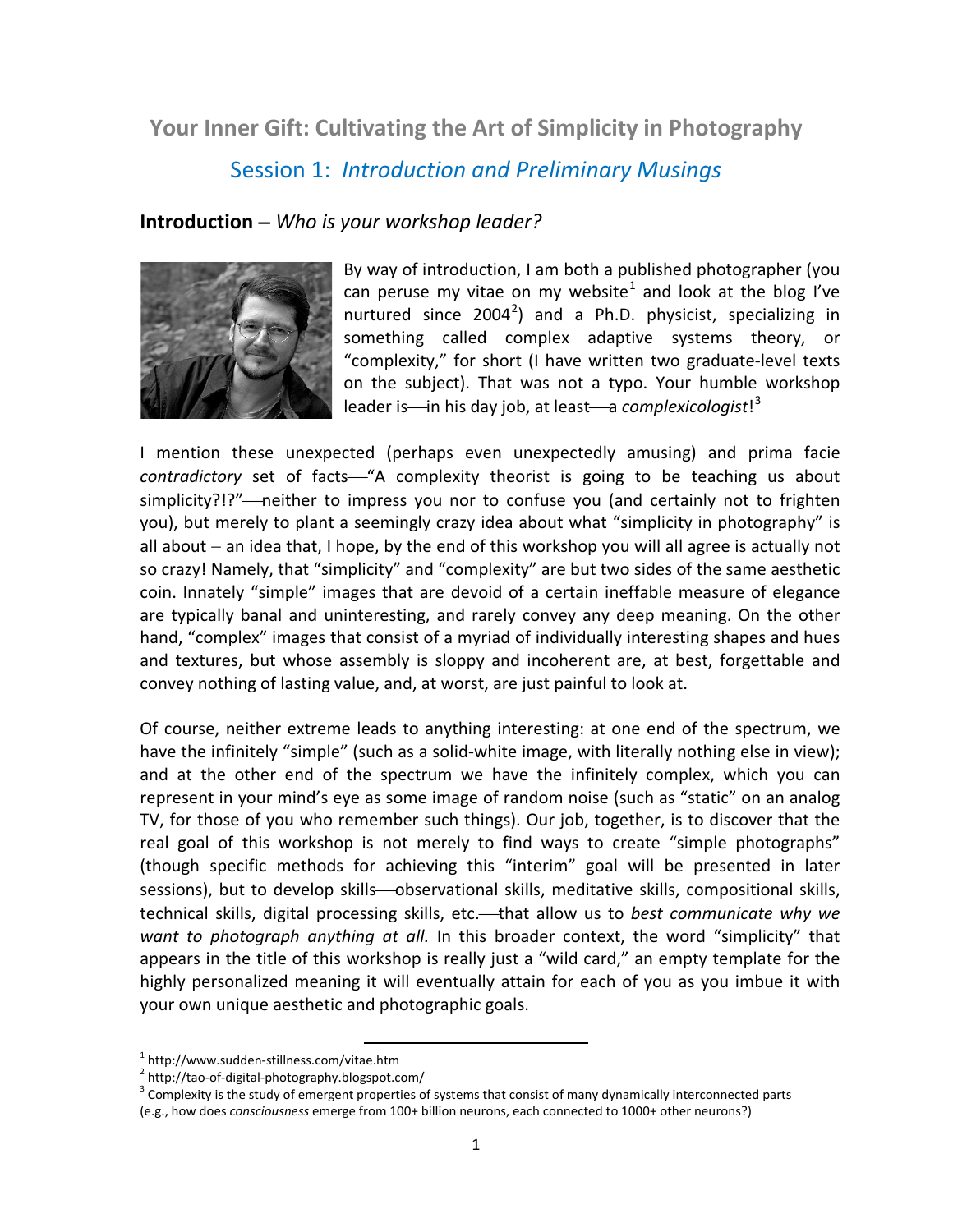If what we are after as photographers is to develop and nurture the skills necessary to create *meaningful photographs* (meaningful to us, and, by implication, meaningful to those we wish to share our images with), we must first deconstruct what we mean by simplicity. We may *think* we know what simplicity is; e.g., something that has only a few parts, is "easy" to create, and/or is easy to understand. But if that is really what we mean, we might as well get proficient at taking pictures of items to be put up for sale on eBay and stop, our mission accomplished. After all, we'd be dealing with simple objects (a book, a ring, a mattress, …), simple white backdrops (to focus attention on the item we wish to sell, which we will dutifully place in the center), and simple lights (again to focus attention on the item of interest), we'll be able to create wonderfully "simple" images. Unfortunately, from the point of view of fine-art photography, and from whatever motivations and aspirations I'm assuming drove each of you to sign up for this workshop, this eBay-like simplicity almost invariably leads to nothing but dull, uninteresting images devoid of any feeling or meaning. Yet they (and the best eBay images) are, undeniably, simple. So, what is missing? How have we misunderstood simplicity?

To motivate the answer to these questions (which will unfold in stages of this workshop), I want to share one of my favorite Zen sayings (attributed to Seigen Ishin,  $9^{th}$  Century Zen teacher):

> *"Before I had studied Zen for thirty years, I saw mountains as mountains, and waters as waters…*

*When I arrived at a more intimate knowledge, I came to the point where I saw that mountains are not mountains, and waters are not waters.*

*But now that I have got its very substance I am at rest. For it's just that I see mountains once again as mountains, and waters once again as waters."*

Substitute the word "simplicity" for "Zen" in the above saying, and the passage describes the intended path of our workshop: to start with our intuitions of what simplicity is and is not, reflect on it, ponder it, experiment with it, see it from new perspectives, reach a point when we are confused by it and perhaps even mistake it for what we previously *knew* it is not, and, eventually, after some sincere effort, recognize it for what we "knew without knowing" all along.

Substitute the word "photography" for "Zen" in the above saying, and the passage also describes the life-long path we take as artists toward self-discovery; a path that starts with us taking photographs of things, out there, in the world, that we point our camera at simply because they are interesting to us as "things," that later draws us into capturing images not just of things but which convey our *feeling*s about things, and focus attention on what imbues *meaning* to things rather than on the things themselves; later still, the same path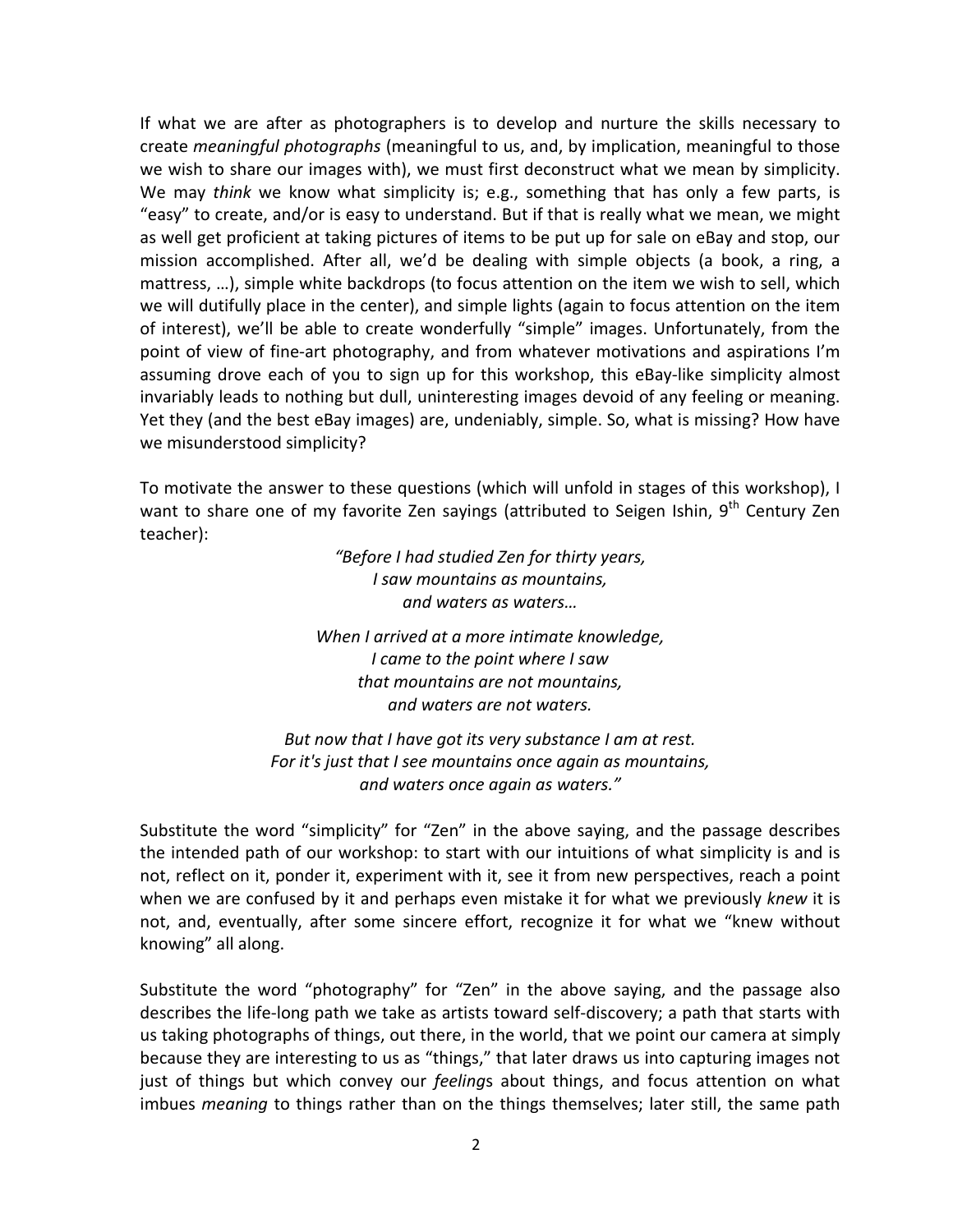inexplicably leads us to ourselves. One day, we will realize that our life-long oeuvres are not passive collages of "photographs taken," but are living embodiments of our artistic spirit and our deepest self:

> *"A man sets out to draw the world. As the years go by, he peoples a space with images of provinces, kingdoms, mountains, bays, ships, islands, fishes, rooms, instruments, stars, horses, and individuals. A short time before he dies, he discovers that the patient labyrinth of lines traces the lineaments of his own face."*

> > − Jorge Luis Borges

## **Goals**

My main goal is to help you create the kinds of photographs most meaningful to *you*. It turns out that "simplicity"—while obviously a word that means different things to different people, and even to the same person at different times under different circumstances-is a powerful principle to keep in mind while "doing photography" precisely because it helps us focus on what is uniquely and most deeply important to us as artists. As we discover those specific attributes of our photographs—and the manner in which images are crafted (including how they are "found" and processed after capture)—that best reflect our aesthetic (even spiritual) sensibilities, the trick will be in learning to instinctively associate those attributes with the one catch-all word, "simplicity."

As we naturally go about the business of "doing" our photography, and reflect on how well our images are accomplishing our goals (are they conveying the meaning we intend to convey?), our understanding of the word "simplicity" will inevitably change, as its meaning becomes ever more refined, nuanced, and intensely personal. In time, "simplicity"—or the unique *concept* of simplicity evolves for each of us—will eventually become synonymous with making "good photographs." The "simpler" the process of photography becomes for us, the better able our images will be at communicating why we captured them in the first place!

## **Outline**

Here is the outline for this workshop and the topics we will be looking at in each session (there will be six sessions in all). The write-up for each session will introduce you to a specific topic, provide examples of technique or approach that will be offered, along with a personal anecdote or two about how I have used a specific method in my own photography. In most of the sessions I'll also be sharing some on-line resources that you might find interesting.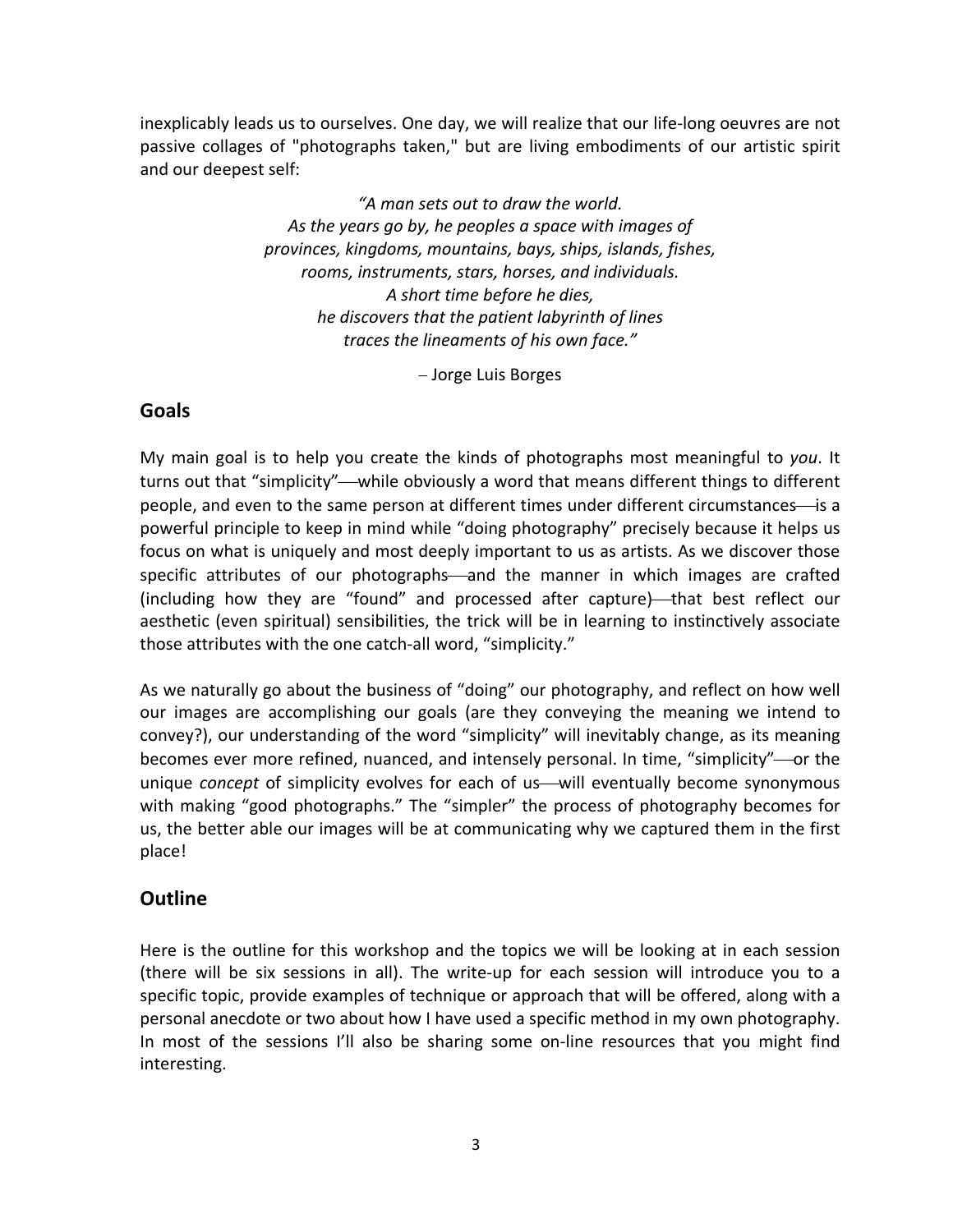#### **Session 1:** *An introduction to the workshop, as a whole*

An overview of what "cultivating simplicity in photography" really means, a discussion of various aspects of photography on which "simplicity" depends, and a few easy exercises to get us started. We will introduce some of the key themes of this workshop, before taking a deeper dive in later sessions.

## **Session 2:** *The "Eye" – seeking simplicity in the environment*

This session will expand on some preliminary musings (introduced in Session 1) on "seeing" and ways of finding potential subjects to photograph. We will see how cultivating simplicity is synonymous with achieving an expanded awareness of place and time. We will explore how our state of mind determines what is visible to us and profoundly influences what we most strongly resonate with in our surroundings, and provide examples and exercises to heighten our powers of observation and perception. Examples of "minimalist" photography will be discussed.

## **Session 3:** *The "I" – seeking simplicity within oneself*

Expanding on the lessons drawn from Session 2, we will explore how all of our outwardly directly efforts to find simplicity "out there" in the world will come to naught if we cannot find the calm center in our own deepest selves and from which all creative works naturally spring forth; we will move from "seeing" to *visualizing*. Practical methods to help achieve this inner state will be introduced (e.g., simple meditative exercises to put into the proper mindset, using the works of other artists and photographers that we admire to find echoes of our deepest selves, and learning how to enter a "state of flow" as we do photography).

## **Session 4:** *The Medium, Part I – toward a visual grammar*

Sessions 4 and 5 will focus on the practical side of image making by introducing some of the key tools that a photographer can use to direct and sculpt a viewer's interpretation of an image; i.e., the essential elements of a visual grammar. We will discuss the basic elements of composition (e.g., the frame, light, contrast, tone, form, texture, etc.) and how they can be combined for a specific purpose, "seeing" the world in color vs. black-and-white, camera position, focal length, depth of field, and shutter speed. In tune with the insight gained from the "*Before I had studied Zen for thirty years…"* Zen saying we quoted earlier, we need to first see how "light, contrast, and tone" are not (what we may have previously thought was) "light, contrast, tone" before "light, contrast, and tone" once again becomes "light, contrast, and tone" and as instinctual as breathing. Before simplicity lies a complex path.

## **Session 5:** *The Medium, Part II – Abstraction as simplification*

Session 5 will expand on the practical lessons introduced in Session 4, and focus on the art of *abstraction* as (somewhat paradoxically) a concrete method of simplifying photographs.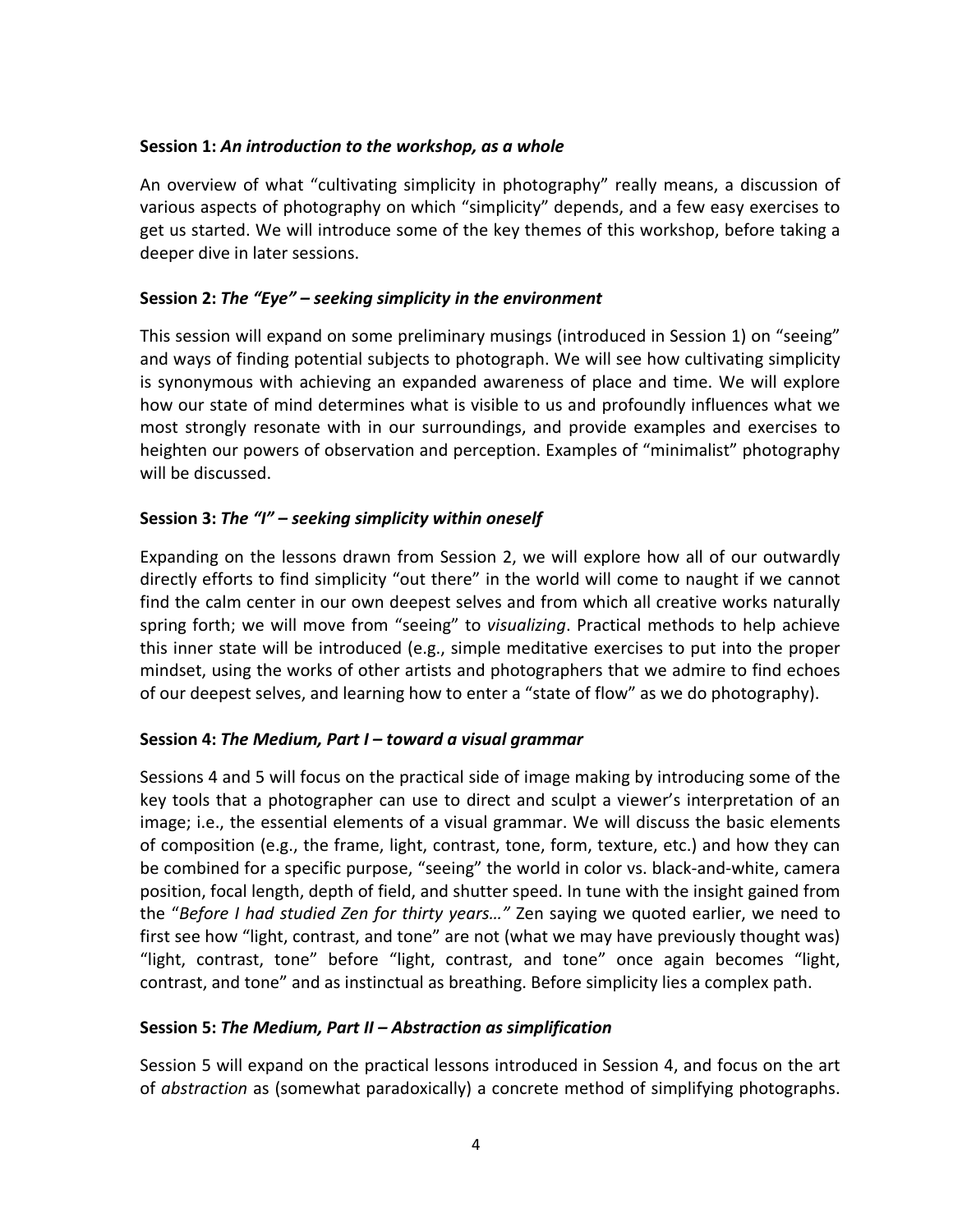We will show and discuss how some of the best abstracts are really nothing more than "ordinary" photographs (of "ordinary" things and processes) that have been stripped clean of obvious meaning; for example, by eliminating an obvious context in which what remains can be readily identified, deliberately cropping an image to exclude an obvious boundaries or extraneous objects that might give a clue as what is left really is, or using just the right combination of lens, camera position, depth of field, and shutter speed to capture only the tiniest part of a larger reality. In a sense, this whole session will be devoted to exploring how *abstraction* may be used to pay homage to Minor White's admonition to photograph things for "what else they are."

## **Session 6:** *Putting it all together – Photography as a path toward self-discovery*

We will conclude the workshop by re-examining the meaning behind the quote by Borges that appears on an earlier page. Specifically, we will explore why—in the purest spiritual sense—the "cultivation of simplicity" while doing our photography is synonymous with discovering ourselves. As Borges' quote suggests, we are, in the end, the sum total of what we have done; or, as photographers, what we have seen, been touched by, and photographed. We can no more escape the inevitability of "seeing ourselves as we are through what we have accomplished" than we can outrun our own shadow. The question is, What will we find when we get there?, and What can we do now to make sure we will like what we see?

## **Logistics**

The workshop starts on Monday, Sep  $10^{th}$ . Each Monday morning for the 6 weeks beginning on this date, I'll be posting new material in the workshop folder on my website:

## **http://www.sudden-stillness.com/SimplicityWorkshop/Session2017**

You will need the *username* and *password* I sent you via email (if you have not already received these, please email me: [andy.ilachinski@gmail.com\)](mailto:andy.ilachinski@gmail.com). I have also set up a private *Facebook* group (*Shanti Arts Simplicity in Photography Workshop*) in which you can get to know the other students in the class, post images, make comments, ask questions, etc. Indeed, I encourage you to make liberal use of this page, since the bulk of our mutual interactions will likely be taking place there.

## **What is** *photography***?**

Before we begin "cultivating the art of simplicity in photography," we need to first appreciate what photography itself is all about; at least the kind of photography whose practice warrants that time and attention be given to "cultivating the art of simplicity" in order to achieve it.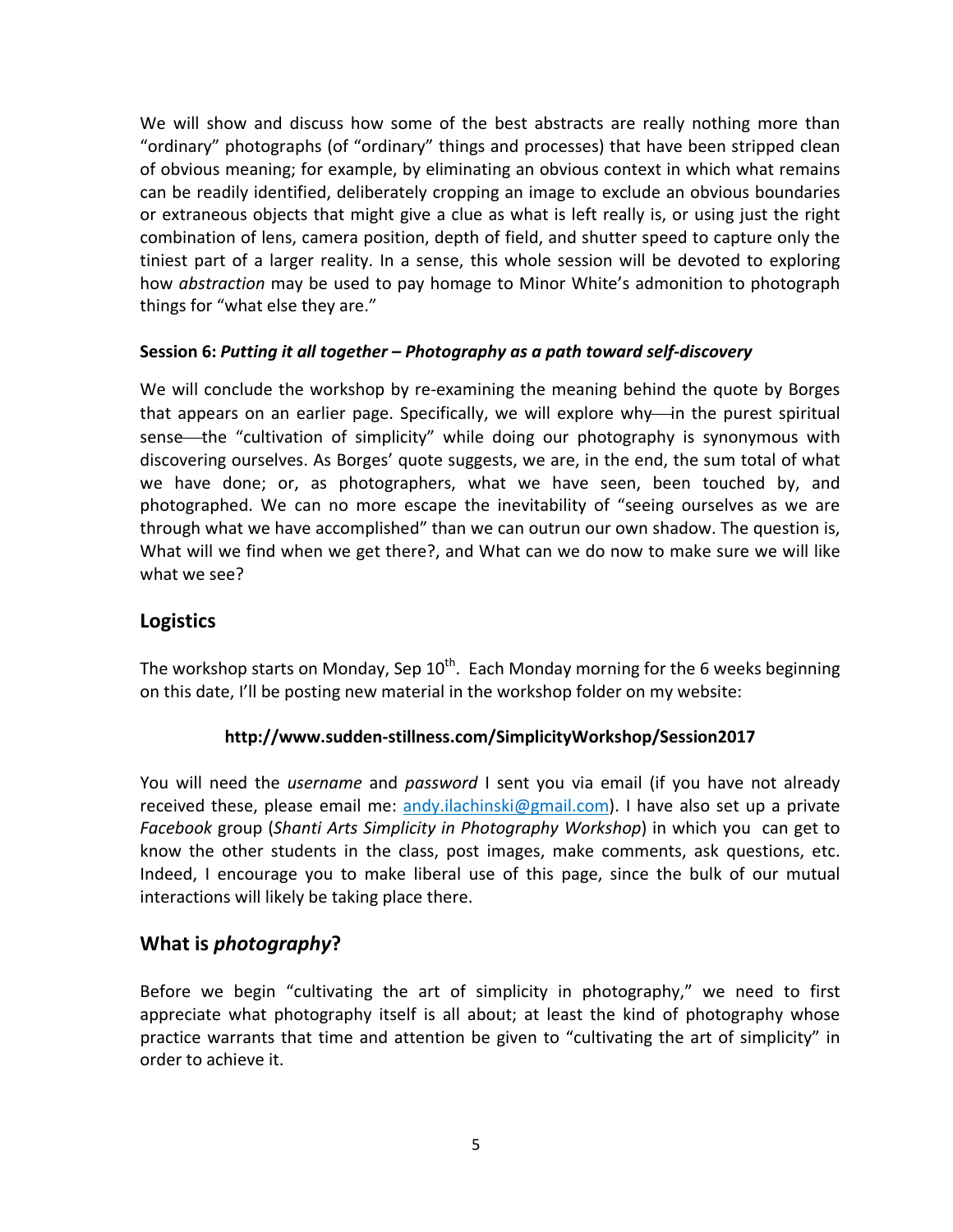Etymologically, the word "photograph" (first used by the great English polymath Sir John Herschel in 1839) comes the Greek words φωτός = *photos* (genitive of φῶς = *phōs*, or "light") and γραφή = *graphé*, meaning "representation by means of lines" or "drawing." Taken together, "photography" therefore means "drawing with light." Of course, this tells us nothing about *How* − or *Why* − this is done. The "*How?*" part is easy to describe, at least technically, and involves either analog or digital processes, or one of myriad variants that have come and gone since the first permanent "recording of light" was made by the French inventor Niépce in 1822. There are numerous web sites and books that provide the requisite background on this question (see references at the end of this write-up). Except for discussing some of the key differences between how *we* see the world and how our camera/lens combination "sees" the world (in a later session), we will focus mostly on finding ways of approaching and answering the "*Why?*" part of "drawing with light."

#### *My personal take …*

For me, photography represents the quintessential example of an activity that is fundamentally impossible to capture using words alone. We can point to etymologies (as I just have), we can wax poetically on the nature of "stopping time," and use images as a backdrop to all kinds of socio-political discussions. But—again, for me (your takes will almost certainly be different)—none of these methods capture the ineffable *process of doing photography*. This process is obviously intensely personal, and has both conscious and unconscious components, meaning that even the photographer is not always aware of "Why?" her camera's shutter button was pressed at a given instant. Photography is a verbally ineffable *experience that unfolds inside the photographer*. It is thus a *language*:

> *"The concept underlying this phrase is a very important one. Just as in the media of the written word we have poems, essays, scientific and journalistic reports, novels, dramas and catalogues, so with photography we touch the domains of science, documentation and expressive art.*

> > *When words become unclear, I shall focus with photographs. When images become inadequate, I shall be content with silence."*

> > > − Ansel Adams

The grammar of this language is unique to each individual photographer and consists of a lifelong collection of images, both captured and only imagined. Over time, this grammar reveals just as many insights about the world "out there" (that we point our camera at), as it does about the world "in here," in our minds and souls, the "I" behind the "eye," and the reason "Why?" we choose to point our cameras at anything at all.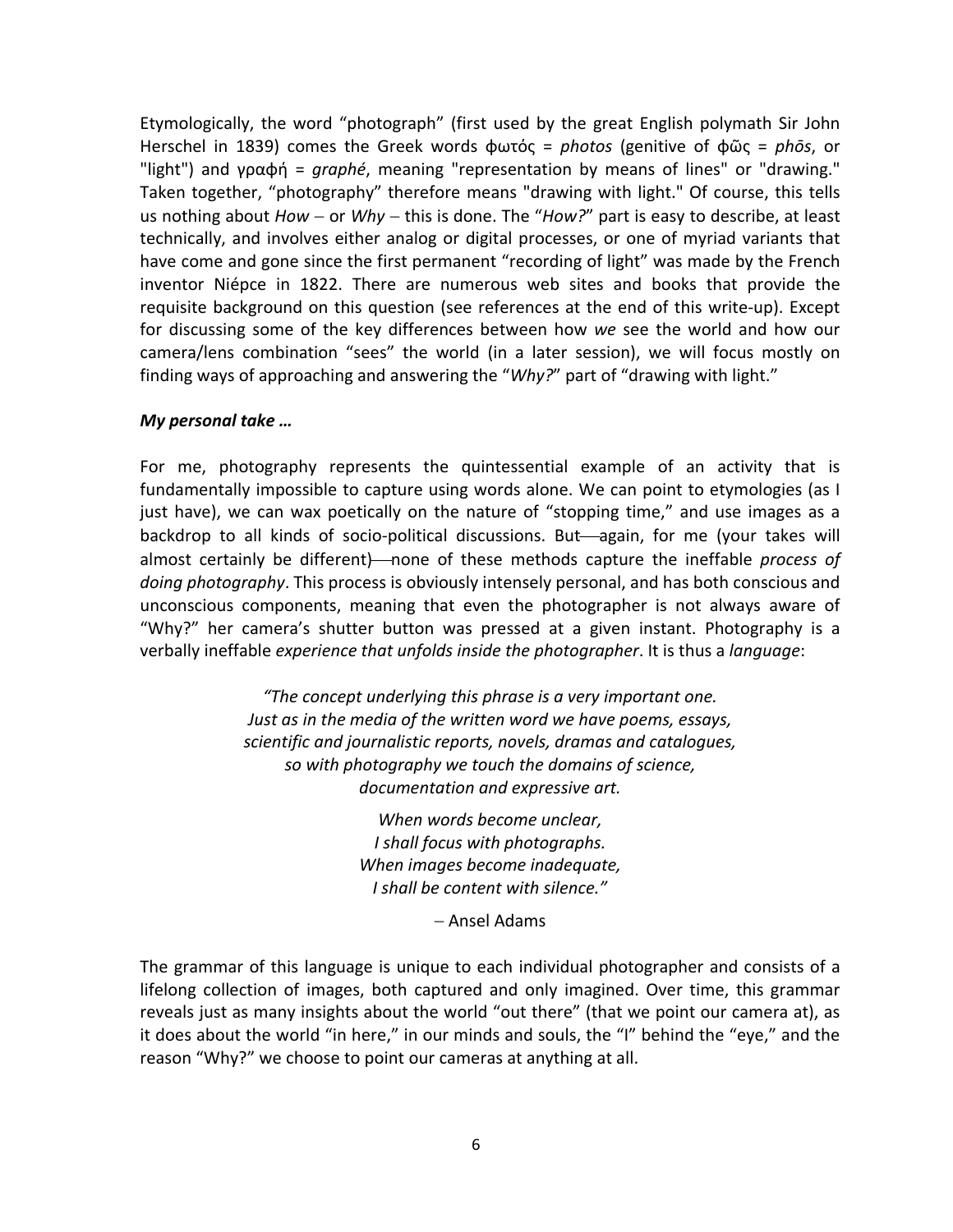## *Photography = …*

This workshop is largely woven around ways to explore the basic elements that fold into appreciating photography as a language:

• Photography = *constant picture taking*

"To be a photographer, one must photograph. No amount of book learning, no checklist of seminars attended, can substitute for the simple act of making pictures" − Harry Callahan

The only deep "truth" about photography is that in order for it to evolve and get "better" (where "better" means nothing to anybody except the photographer!) it needs to be *done*, *constantly*. As with any art and craft, the practice of photography has to be carefully, lovingly, nurtured. Even if you do not have a camera with you (though, nowadays, with cameras in every phone, you are unlikely to ever find yourself without one), you practice "seeing" the world around with your photographer's eyes (a process we'll describe in more detail as we go on).

• Photography = *communication*

"Understand what you want to say. Understand how you want to say it. Then say it without compromise. Now you are thinking in terms of creative photography!" – Bruce Barnbaum

When we take a photograph, we obviously do so for a reason. Typically, that reason involves communicating something (of a place, an event, a *feeling*,…) to someone else. Even if we keep the image to ourselves and never show it to anyone, the reason we wish to do so is because the image conveys something that is of lasting value to us. The better you are understanding and using the elements of photography under your control (discussed below), the better your images will be at expressing what you want your photography to communicate to others.

• Photography = *feeling*

"Seeing is not enough; you have to *feel* what you photograph" − Andre Kertesz

All of the best photographers through history agree on this one basic point: it is not the picture, as a physical artifact, that matters; it is the *feeling* that an image evokes that is all important. Photography is more so much more about capturing emotion than it is about "reproducing reality." This is true regardless of the kind of photography that most interests you (portraits, still life, landscapes, documentary, weddings, …) This key idea was introduced into photography by the great pioneer Alfred Stieglitz, with a series of photographs he took between 1925-1934 that he called *Equivalents*: "My cloud photographs are equivalents of my most profound life experiences, my basic philosophy of life."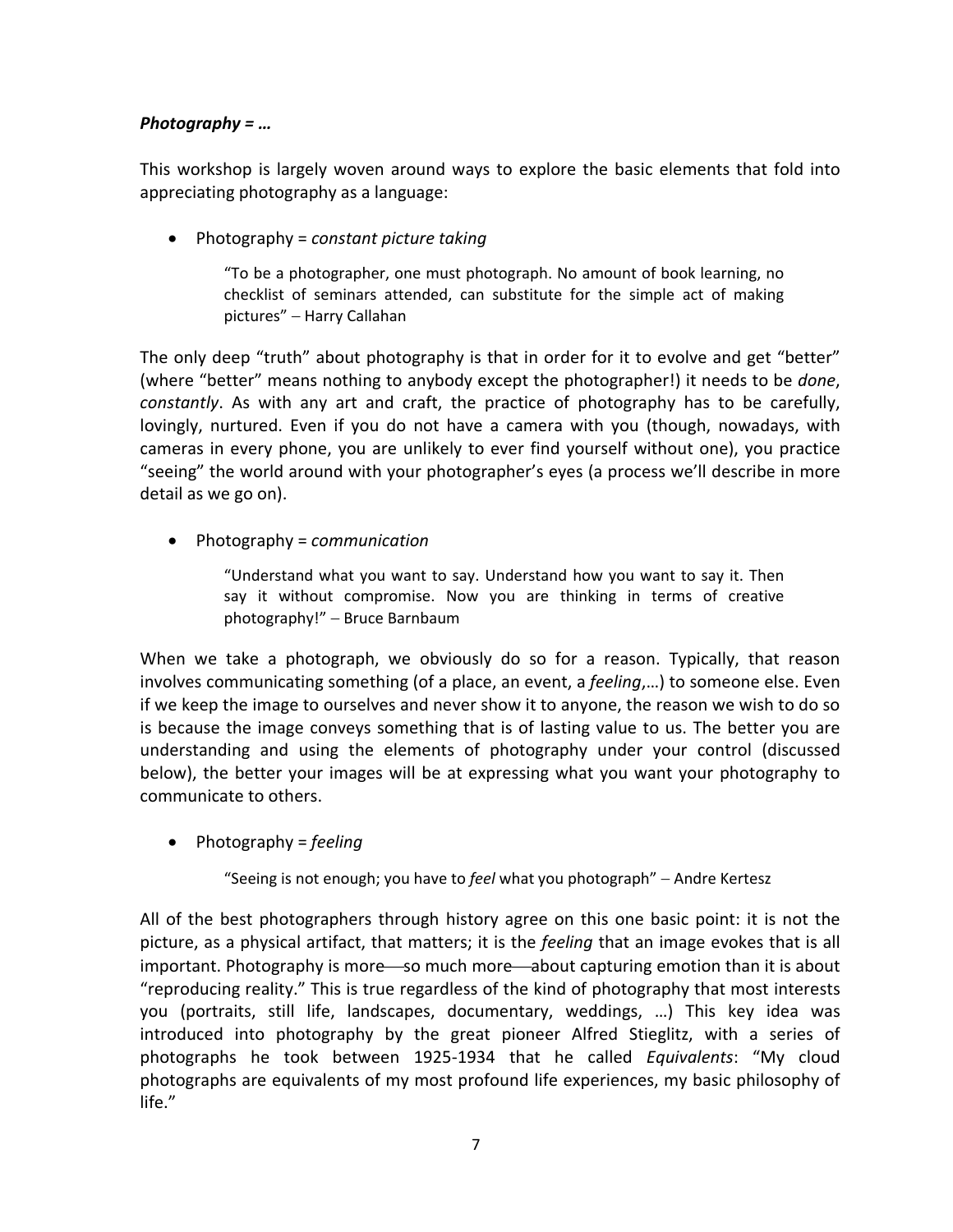• Photography = *aesthetic design*

"It is all about how you build a picture, what a picture consists of, how shapes are related to each other, how spaces are filled, how the whole thing must have a kind of unity" – Paul Strand

The primary means of expression in photography—as a visual language—is *composition*, which refers to how the parts of an image can be organized so that they lead a viewer's eye around, and focus their attention on the message you wish to convey. Session 4 of this workshop will introduce some practical methods, including the use of light, color, form, pattern, texture, balance, focus, etc. However, as Ansel Adams once quipped, "There is nothing worse than a sharp image of a fuzzy concept," meaning that no amount of "composing" can compensate for a lack of innate meaning. Which is why Sessions 2 and 3 of this workshop focus first on getting a sense of why we choose to point our cameras at the world at all; and what we wish to communicate to others by doing so.

• Photography = *an intensely personal journey*

"A man's work is nothing but this slow trek to discover, through the detours of art, these two or three great and simple images in whose presence his heart first opened" – Albert Camus

The Oracle of Delphi,<sup>[4](#page-7-0)</sup> Rumi,<sup>[5](#page-7-1)</sup> Saint Francis of Assisi,<sup>[6](#page-7-2)</sup> and myriad other philosophers, poets, artists, photographers, and spiritual leaders, all teach us that the creative process is, in fact, a process of self-discovery. In simplest possible terms, as photographers, we photograph what we are. Though (the paradox!) it may take a lifetime to discover what that is. The last Session of the workshop will explore and expand on this theme.

#### • **Exercise S1-1:** *Describe yourself as a photographer*

Tell me a little bit about your photographic history. When did you first start taking photographs. What generally interests you about photography? Are you drawn to particular kinds of photography? What generally compels you to pick up a camera, regardless of type or particular kind of lens attached to it, and point to  $-$  and capture an image of  $$ something?

Each of us has a set of unique answers we can give to this question, answers that may (indeed, *ought* to) change over time, as our experience with photography both *broadens*, in

<span id="page-7-0"></span><sup>&</sup>lt;sup>4</sup> "Heed these words, You who wish to probe the depths of nature: If you do not find within yourself that which you seek, neither will you find it outside. In you is hidden the treasure of treasures. Know Thyself and you will know the Universe and the Gods." − Oracle of Delphi

<span id="page-7-1"></span> $5$  "And you? When will you begin that long journey into yourself?" – Rumi (1207 - 1273)

<span id="page-7-2"></span> $6$  "That which you are seeking is doing the seeking." – Saint Francis of Assisi (1181 - 1226)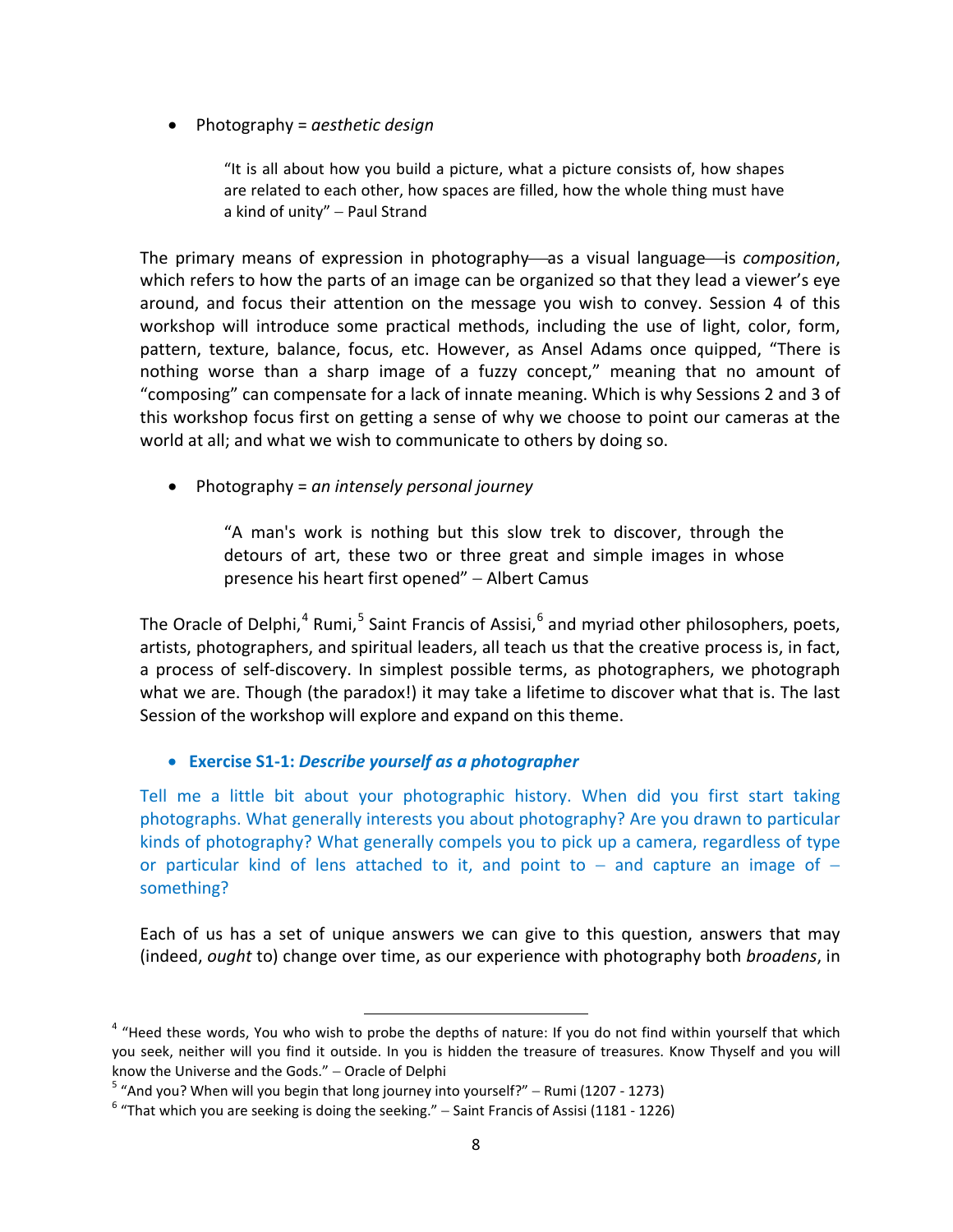terms of subject matter that we are exposed to and/or expose ourselves to, and *deepens*, as we discover things about ourselves from the evolving narrative of our own images.

So, the first simple "exercise" I will ask you to do is to reflect on this basic question*. Why do you do photography?* What do you find yourself pointing your camera at most often? For what reason(s)? Is it to record the presence of an object? A moment from some event? Is it to capture some beautiful light, a sunset or sunrise? Of course, there is no one answer—there cannot be—and there is certainly no "right" or "wrong" answer. For some of you, it will be (or may seem to be) easy; for some, the task may prove difficult, since not everyone is predisposed to self-reflection (looking over a portfolio of your own photographs may help identify patterns that are otherwise unknown or only latent). However you choose to go about answering this question, please take your time with it. Spend a few days just thinking about it every so often; over a coffee break, before bed, or while walking. Afterwards, summarize your musings with a few sentences or a paragraph or two. Your answer will serve as a provisional anchor around which we will build tools uniquely tailored to helping you "simplify" *your* path toward, and your own unique vision of, what photography is all about.

## *What elements of picture taking are under the photographer's control?*

If you think about it, there are only a relatively few elements that the photographer has any real control over—either directly or indirectly—while doing photography:

- *Photographic equipment*: camera brand and/or make of model, types of lenses, filters, tripods, etc.
- *Subject matter:* nearby park, a trip to a nearby city, or some vacation spot,
- *Light and/or environmental conditions:* which may depend on mood, predilection, and opportunity
- *Vantage point:* the decision as to where we position our camera is not as trivial as it sounds
- *Framing and/or cropping*: which can be done either in-camera or after capture, and which is an important skill to acquire and nurture because cropping − or *lack* of a proper cropping − may make or break an image; learning the art of composition is vital for this
- *Plane of focus*: to decide what is in sharp focus − both literally and figuratively − and what constitutes a blurred foreground/background
- *The moment:* when do you press the shutter button? Why? Why then, and not a second sooner or a moment later?
- *Exposure time*: which the photographer must learn to align with aesthetic intentions; e.g., do you want to "freeze" the action on the football field or endow a waterfall with a silky sheen?, and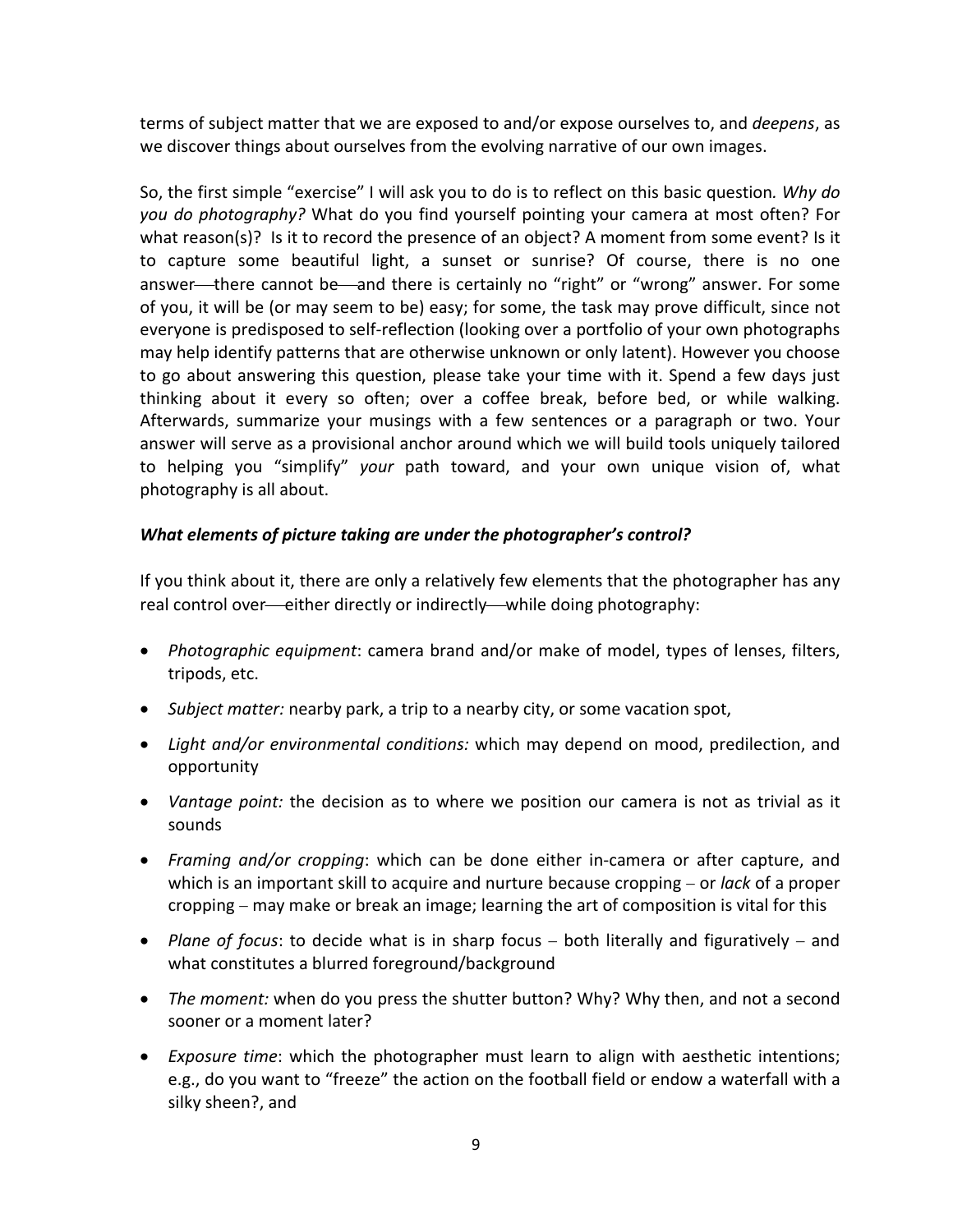• *Presentation*: will the image be shown on-line on *Facebook*? Will it be made into a print? Is it part of an ongoing portfolio? More generally, who is the target audience?

Of course, the range of options and decisions grows exponentially *after* capture, as the photographer is faced with myriad options built into any decent image processing program (e.g., *Photoshop*, *Paint Shop Pro*, *Affinity*, and a host of alternatives). Of course, what matters most is the photograph itself: how it looks, what it contains, how it is presented, what ideas or questions it conveys, and—ultimately—whether it leaves a lasting impression on the viewer.

We will get to all of these specific elements in due course in this workshop, but for now it is enough to simply be aware of them, and of the fact that (apart from the plethora of options that image processing programs give us, which we also explore), there are not really that many things we can do, or change, while we are out in the field *doing* photography! In some ways, photography is *already* simple, albeit only after we've traveled back to the "mountains are once again mountains" stage of our journey. But the most important element of all—which underlies all of the elements on the list above, over which we have the most direct control, and whose "simplification" stands the best chance of leading us to create more meaningful photographs—is our *inner state of mind*. Cultivating simplicity in photography reduces essentially to cultivating an inner peace while doing photography.

## **What is** *simplicity***?**

According to the on-line Merriam-Webster dictionary,<sup>[7](#page-9-0)</sup> "simplicity" is "the state of being simple, uncomplicated, or uncompounded," where the all-important word "simple" in this definition unfortunately entails no less than 10 variations of meaning, ranging from "free from guile" to "readily understood." Etymologically, $^8$  $^8$  the word "simple" derives from the Latin *simplus* and from the Proto-Indo-European *sm-plo*, which refers to the root *sem*−, meaning "one; as one," together with *plo*−, meaning fold. The word "simple" was introduced c.1200 to mean "free from duplicity, upright, guileless; blameless, innocently harmless," but also "ignorant, uneducated; unsophisticated; simple-minded, foolish," and also partly derives from the Old French *simple*, meaning "plain, decent; friendly, sweet; naive, foolish, and stupid."

## *My personal take …*

Here is a stream-of-consciousness cloud of words and phrases associated with the word "simple" that I put together for myself one day over coffee:

<span id="page-9-1"></span><span id="page-9-0"></span> $^7$  https://www.merriam-webster.com/dictionary/simple  $^8$  http://www.etymonline.com/index.php?term=simple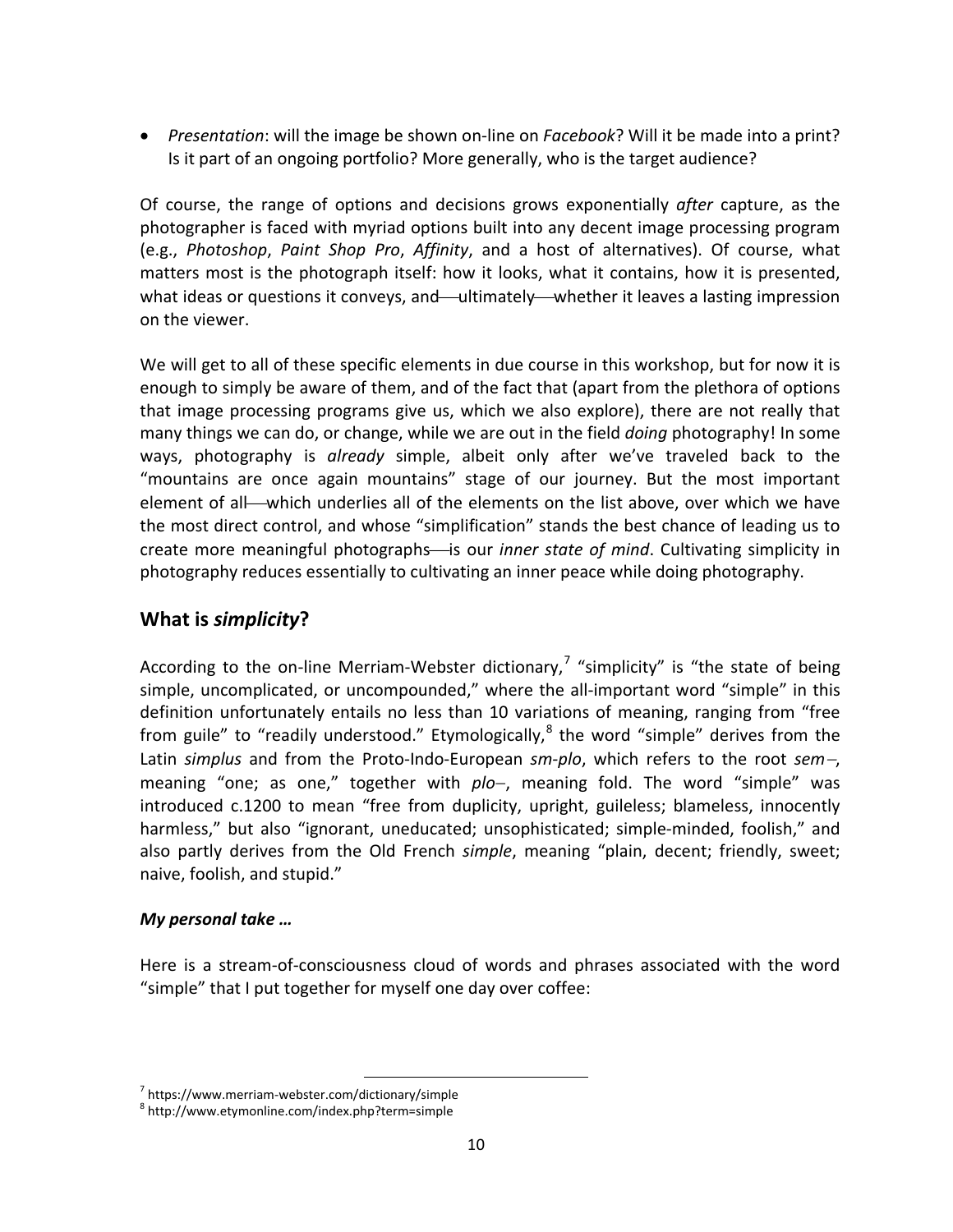Unity of purpose Uncomplicated Uncluttered Empty Calm Relaxing Informal Soft Balanced No frills Elegant Revealing Still Bare Innocent Intuitive Direct Restful To the point Simple Light Straightforward Clear Restrained Naive Effortless Silent Not trivial Easy Understandable Few things Quiet Minimal Tranguil Austere Focused Unpretentious Self-evident Guileless Word Cloud #1

From this cloud, I then culled the five words and phrases that best describe what comes to my mind if I restrict their meaning to how the word "simple" might apply to a photograph (though, as I will make clear later in the workshop, the same terms apply equally well to my desired *inner* state, as I do my photography):



Notice that the word "trivial" does not appear in my word cloud. Indeed, I deliberately included "Not trivial," and even emphasized the "Not" part by italicizing it. I am trying to distinguish between technically well executed images for which "cultivating a simplicity" hardly matters (e.g., taking a picture of a watch for some on-line catalog) and images whose surface "simplicity" belies hidden depths. Images in the latter case typically reward the viewer with a "more than meets the eye" depth of meaning.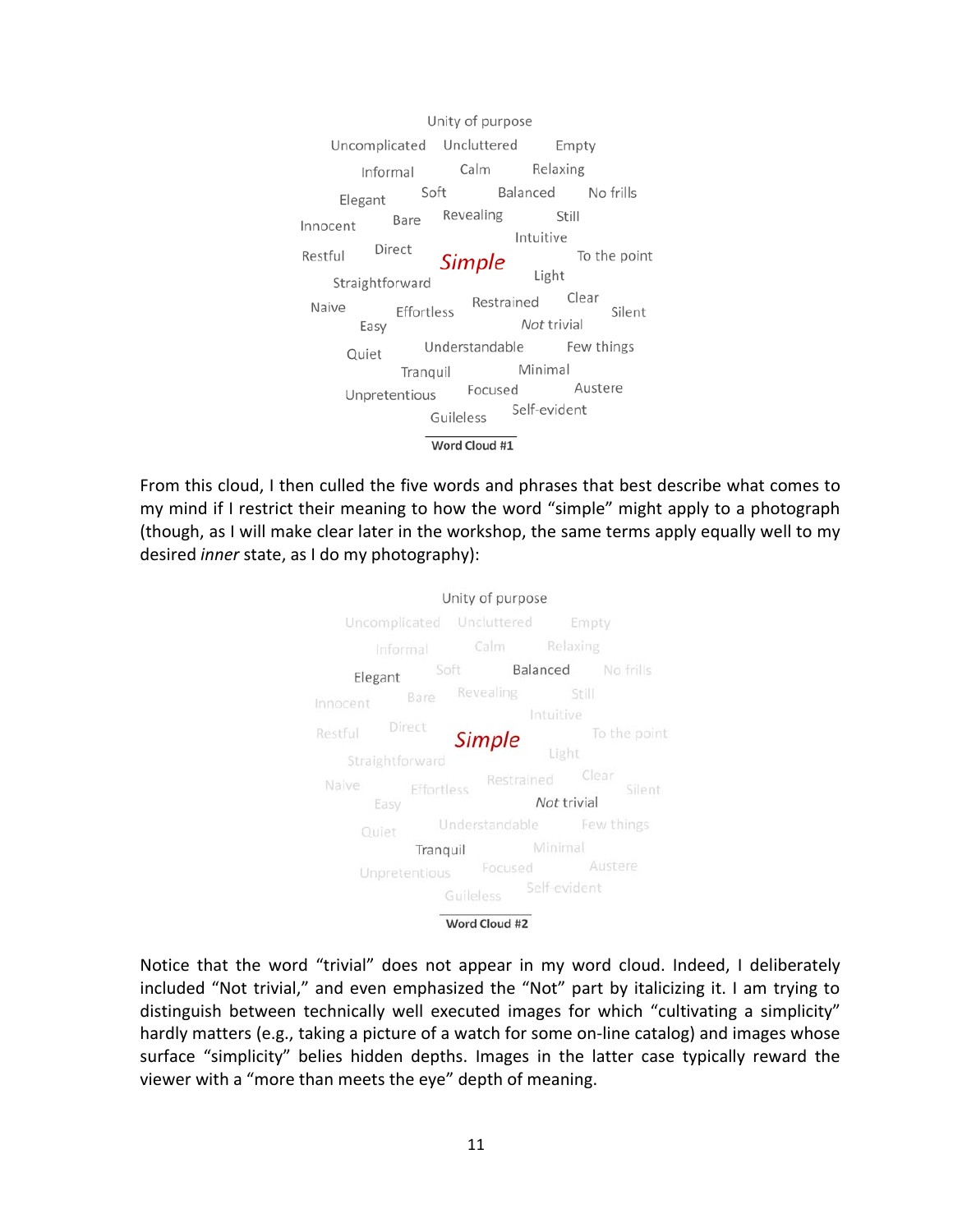### • **Exercise S1-2: Generate and parse your own word cloud**

Either start with the word cloud #1 that appears above, or build a "master word cloud" for yourself, making sure to include as many general word/phrase associations with the word "simple" as you can and that are meaningful to you. Then highlight the top five words and/or phrases that are most closely aligned with your interpretation of simplicity, as it pertains to photography.

I have always thought that the one true "objective" measure of a photograph (in terms of its value to the viewer) is time: namely, (1) the time a viewer wishes (or is compelled) to spend looking at an image when she first encounters it, and (2) the time(s) after which the viewer finds herself revisiting the memory of first seeing the photograph, and reflecting over it, pondering its intended meaning, or simply using it as a stepping stone for flights of fancy. In this sense, "trivial" photographs almost never leave lasting imprints (e.g., I have never felt compelled to muse on the deeper meaning of an image of the hamburger displayed on a menu in a restaurant). They may be colloquially "simple," but not in the sense that we will be using this term throughout this workshop. Whatever "simple" is, it is emphatically *not* trivial.

"Simplicity" is also not necessarily something that is "not complex." Indeed, one of the most difficult conceptual (and aesthetic) hurdles for beginning photographers to pass through is to recognize that "simplicity" in photography does not preclude capturing images that *look* complex. Much of fine-art photography rests on the photographer's ability to (to use her self-organizing visual grammar to) *reveal the simple in the complex*. How's that for a paradox? ;-)

For example, in 2007 I submitted an idea for a book contest sponsored by the British *Black and White Photography* magazine.[9](#page-11-0) My proposed title was *Sudden Stillness: Visual Echoes of Timeless Rhythms*, where the rhythms are *chaos*, *order*, *complexity*, and *entropy* (see figure below); notably, and deliberately, the word "simplicity" is absent. I described the book to the editors as:

"…a meditation on using photographs as tokens of a visual grammar to communicate one photographer's fragmentary impressions of some of nature's simplest patterns; partly as a physicist (with a physicist's eye and understanding of chaos, order, complexity, and entropy), and partly as an artist, with an appreciation of the subjective character of each of these four rhythms."

The tagline concluded with the hope "…that the book serves as a palimpsest of the author's—and reader's—process of self-discovery: as nature is quietly revealed, through four 'movements' of snapshots of its timeless rhythms, the reader will discover visual echoes of herself experiencing nature, as a sudden stillness."

<span id="page-11-0"></span> <sup>9</sup> http://www.blackandwhitephotographymag.co.uk/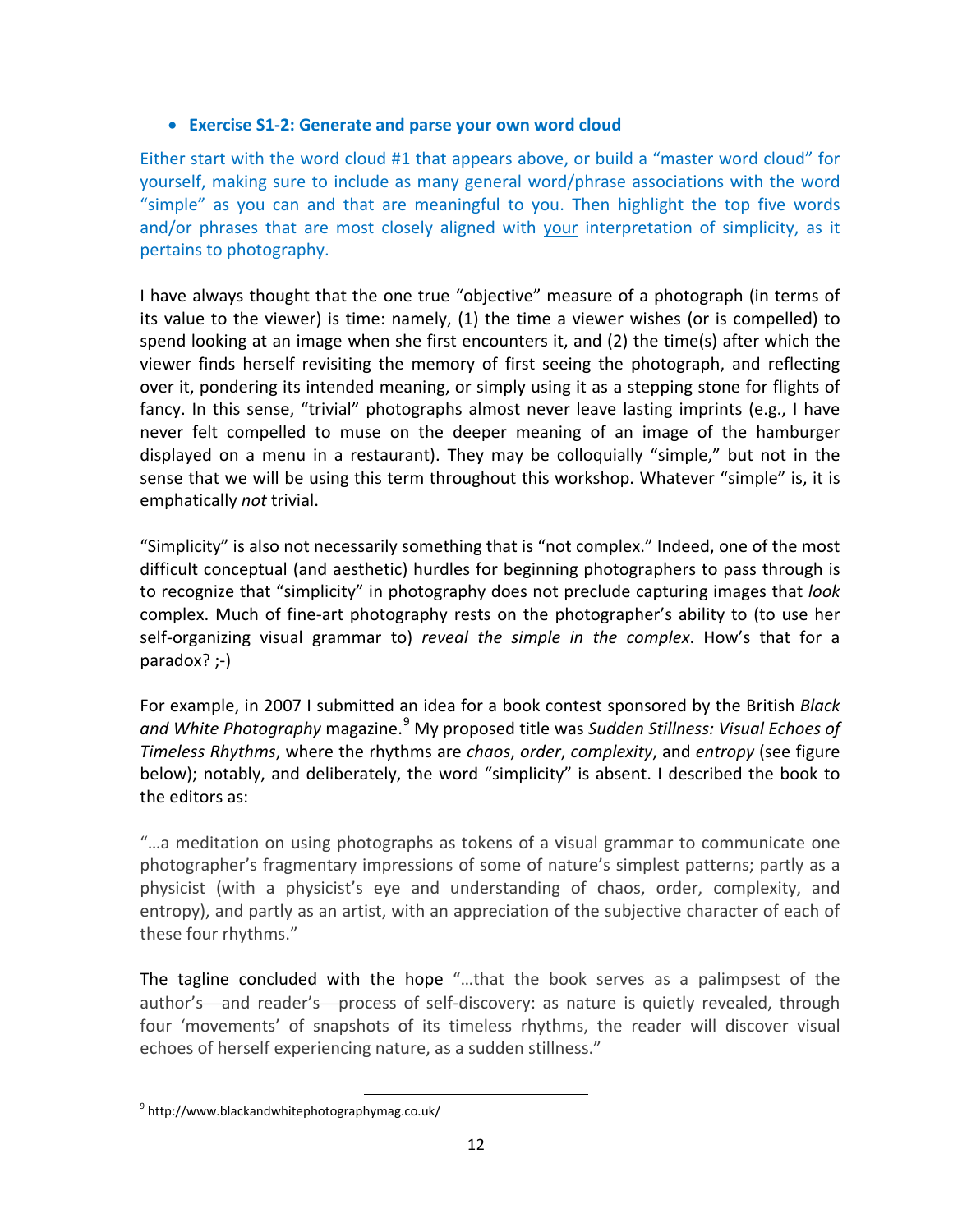

What do these images have in common? After all, the categories for which each serves as an example could not be more different. What does "chaos" have to do with "order?" What does "complexity" have to with any of the others, particularly "entropy" (which is a technical term used in physics to refer to natural decay). *And where is simplicity?*

One answer is that these images are all consistent—albeit imperfectly—with the five words that best describe what "simple" means to me (see **Word Cloud #2** above): (1) each image obviously displays a "unity of purpose," in that it conveys the meaning associated with its label; (2) each is *balanced* (in a technical sense that we'll be covering in a later session; for now, take "balanced" to mean that were one to attach weights to different parts of an image in proportion to the "degree of attention" each part entails to the viewer, the image would remain stable; i.e., it wouldn't keel over to one side); (3) each image, I hope, displays a modicum of *elegance* (i.e., a sense of grace, and/or style); (4) each, to a degree, instills a feeling of *tranquility* (though please feel free to quibble about this one, particularly for the first image); and (5) none of the images are trivial (meaning, loosely, that there is more to each of them than just some "thing" on display).

Let's dig a bit deeper on what we mean by "unity of purpose." It is not just that each image has a *single focus of attention*—which, please note, may be a "thing," as in the case of the tree and dilapidated book, "things," in the case of the geometrically arranged pylons of a pier, or even a "process," such as in the unfolding swirls and whorls of a diffusing ink-drop in water—but that the elements of each image, as a whole (i.e., the overall composition, cropping, range and placement of tones and textures, etc.), are arranged in such a way as to *intensify the viewer's attention on that single focus*.

There is also nothing that distracts. For example, the pier image contains only pylons, sky, and water; there are no boats, or parts of boats drifting off to one side, no planes in the sky, and no debris in the water. And there is nothing in the tree image apart from the obvious "tree" and background; the image is designed for you to "see" the tree (we will have more to say about this particular image on the next page).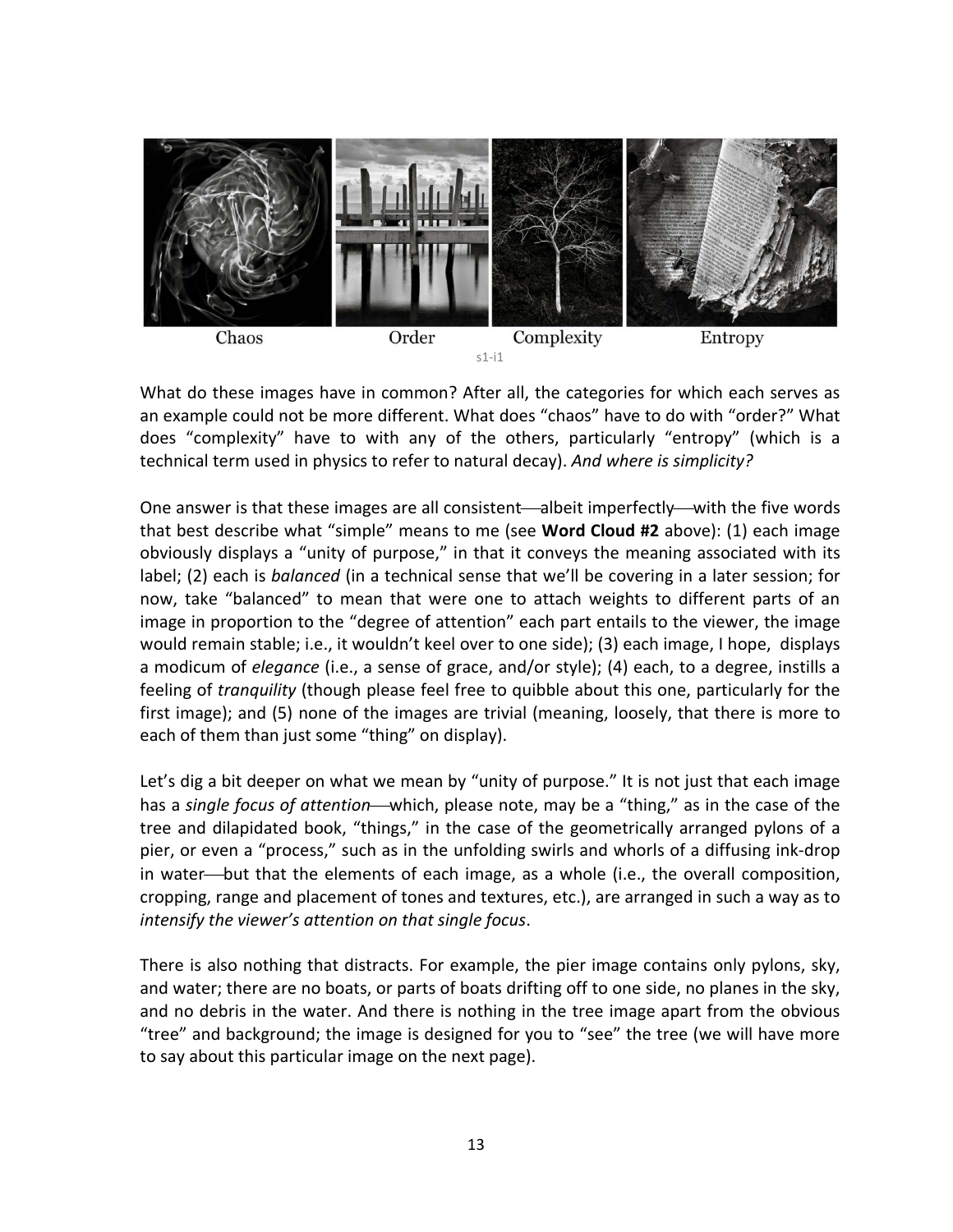Finally, although each image harbors a clear *innate* object of focus (i.e., the viewer's attention is focused on something contained within the image itself), there is also a hint of mystery associated with that object which compels the viewer to resolve. What lies beyond the pylons, just out of sight? Why are there no boats? Where, and why, was the book abandoned? And in the case of the ink swirl, were it not for my unsolicited "explanation" of what the image is "really" a picture of, the viewer might reasonably be expected to wonder, "What am I looking at?" This implied mystery only enhances the overall value of an image. It also presents a bit of a paradox, in the sense that the deepest questions about an image typically arise for the ostensibly "simplest" images. A quote attributed to the great Zen master of photography, Minor White, contains wonderful advice on one way to accomplish this: *"One should not only photograph things for what they are, but for what else they are."* The degree to which our photographs engage the viewer (and achieve a lasting value) is commensurate with our ability to capture the *"what else they are"* parts of things we choose to point our eyes and cameras at. The first step towards this goal is learning to *see*.

## Seeing things to photograph*"Tree" example*

*"The camera is an instrument that teaches people how to see without a camera."* —Dorothea Lange



As a preview of future sessions—which will introduce a quiet, meditative way of "seeing" and tool to help craft our found images to better express what we see and feel-consider once again the "Tree" picture we discussed earlier. *How did this picture come about?* In the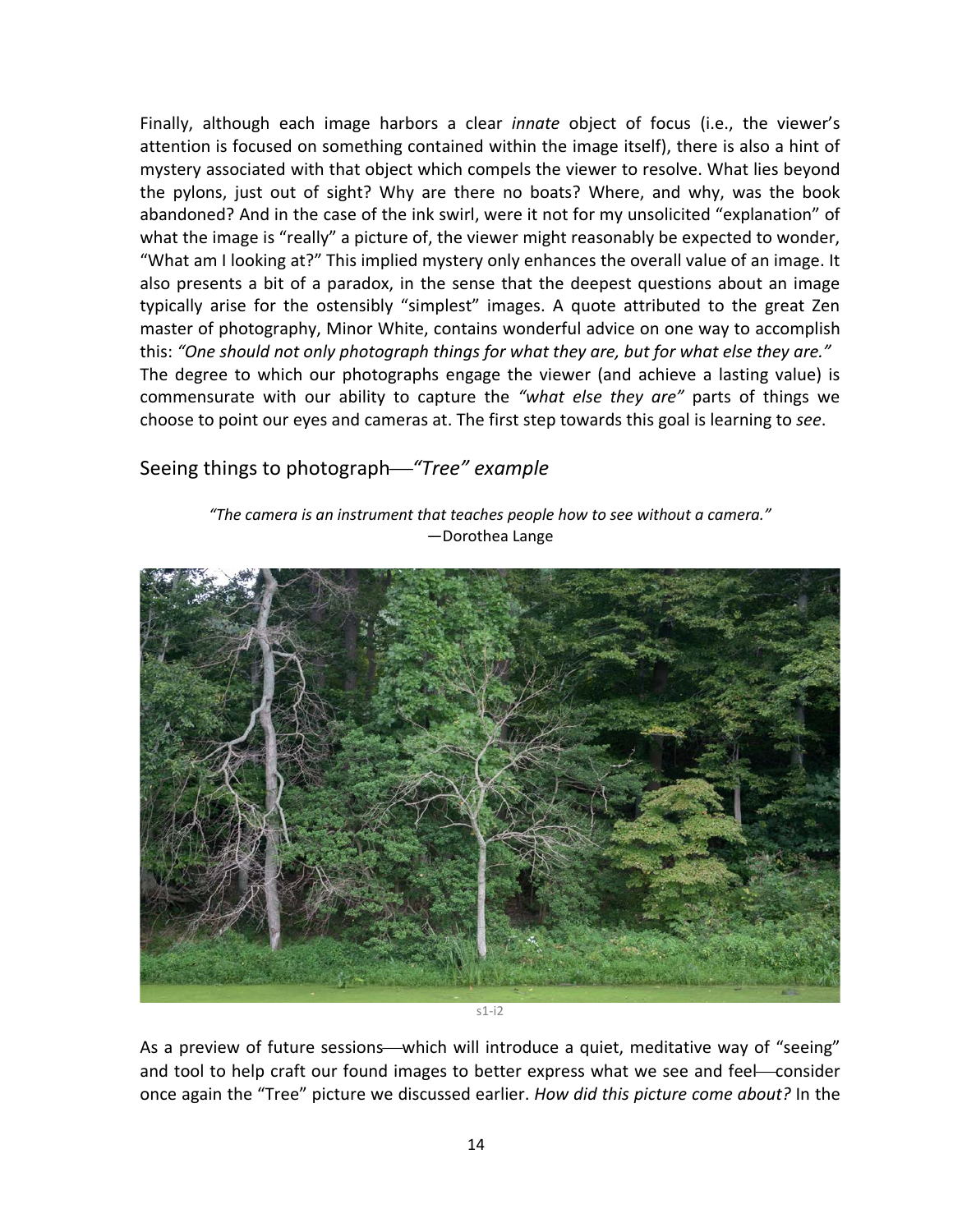most obvious and natural way possible; in the same way that I have captured most of my best photographs (that have proven to have lasting value): by being in tune with my surroundings, by not being rushed, and by simply enjoying the moment. In this respect, I (and many other photographers) follow in the footsteps of one of the great  $20<sup>th</sup>$  Century photographers, Wynn Bullock (1902 – 1975), who took most of his best-known photographs while on travel with his family or on walks near his home. In the case of my "Tree," which I took some time ago (Nov 2004, to be exact), I noticed it while hiking through one of my family's favorite local parks.<sup>10</sup> More specifically, what I noticed was the scene that appears above (which I captured immediately prior to shooting the tree in the middle).

Notice the apparent *banality* of this scene! What is so special about it? Nothing. Certainly very little that one cannot see in a dozen other places in myriad other parks. But that is not the point. There is a significant difference between what I "noticed"—i.e., what caught my attention in my peripheral vision and caused my head to turn and eye to look—and what I *saw*, the latter of which existed only in my eye's mind and photographer's soul (before what my camera recording that day eventually evolved and transformed into the final image):



s1-i3

Apart from the fact that the final image is (I hope) pleasing to your eye—more pleasing than the banal "scene setter" image from which it derives—notice how the "Tree" grabs hold of your attention, gently but firmly; how it compels you to just look at *it*, as it palpably, but not forcibly, draws your eye to its magnificent form. All extraneous elements, including color and even a few "holes" that appear in the foliage (this is "fine art" photography, not photojournalism!), have been removed. Where, in the "scene setter" image, a viewer might reasonably ask, *"What am I supposed to look at?"*, there is no such ambiguity about the focus of attention in the final image. My knowledge of how color information is used to create black-and-white images (elements of which we will explore in a later session) also directed my instincts to "see" an elegant white tree against a richly textured dark-to-black background. In the act of simplifying an otherwise busy (and ambiguous) image, a beautiful

<span id="page-14-0"></span> $10$  We live in the northern VA area, and the park in question is called Mason Neck.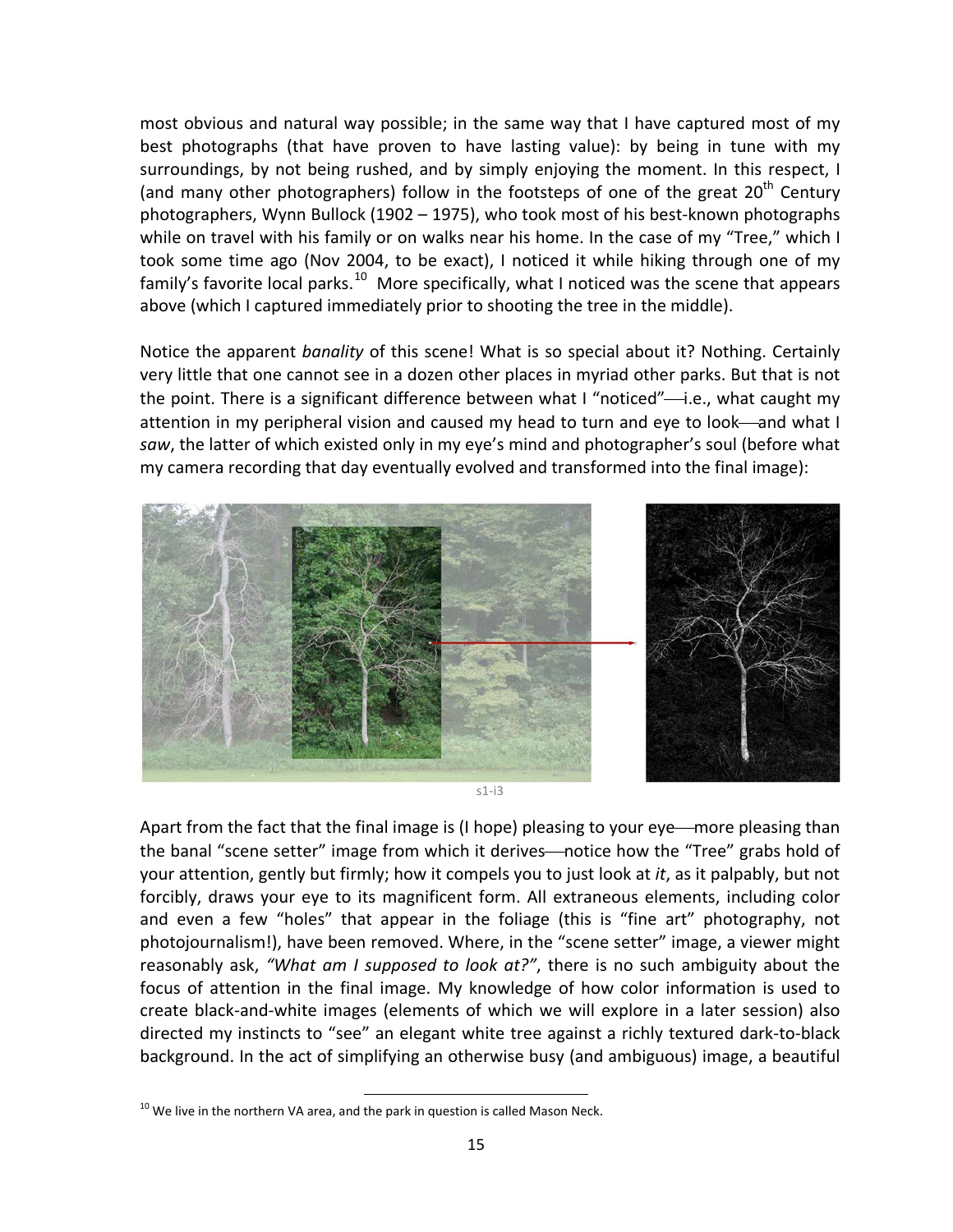tree is revealed. One might say that, in homage to Minor White's earlier admonition, simplification has revealed *what else* an otherwise ordinary scene was that day.

Though this first example may seem almost too trivial to mention, it contains a vital lesson in how to do photography. Apart from the technical craft involved in converting a color photo into a black and white image, three key elements resulted in this image: (1) *state of mind*, (2) *intimacy with environment*, and (3) *time*.

My wife and I have been going to this small park ever since we were married in 1996. As we've walked its trails, meditated on its diverse wildlife (the park is also a bird sanctuary), and spent many summer afternoons just basking in the sun, we have gained an intimate familiarity with its hidden gems and seasonal rhythms. For me, this familiarity leads to a quiet state of mind whenever I am in the park. I am never "in a rush" to see something before I need to leave. I have been to the park countless times, and anticipate photographing there many more years to come. And it is precisely because I was in a quiet state of mind that I "saw" elegance in banality.

This is a deep lesson I was taught by my dad, who passed away in 2002, but was a lifelong artist. Whenever we would go on family trips to new places in the summer, my dad would always, without exception, spend the first few days sans all his art equipment. He'd leave his rucksack, full of brushes and paints, and canvas in the car (hotel even), and spend the daylight hours walking, observing, immersing himself in the environment. When my 10 year old self asked "Why are you wasting your time not painting?", his answer made no sense to me back then, but is an important enough insight into the creative process that I wish to impart it to you now, 46 years later, as the first major lesson of a workshop devoted to "cultivating simplicity" (in any art form): *"I am far from wasting my time, for without taking the time to become intimate with a place, I will not know it; and without knowing it, the things I need to paint will be invisible to me."* I have followed my dad's lead ever since, and encourage all of you to try it for a while. Whenever you find yourself somewhere new, make a point of *not* taking photographs; instead, spend time simply "getting to know" a place. You may be surprised at how many more "things" to photograph reveal themselves to you in this way.

## **Additional exercises**

Exercise 1 and 2 appeared earlier (see pages 8 and 12, respectively). We conclude this first session with a few more. Although you do not have to do any of these exercises, you will learn a lot more if you do. Please also post questions you have as well as a few of your images in our private Facebook group. Some of the practice exercises will also suggest things to post.

#### • **Exercise S1-3:** *Examples of photographers you admire*

Identify at least three photographers (living or not) whose work you most admire, and write a short paragraph (a sentence or two will do) explaining why. If you can find a link to some